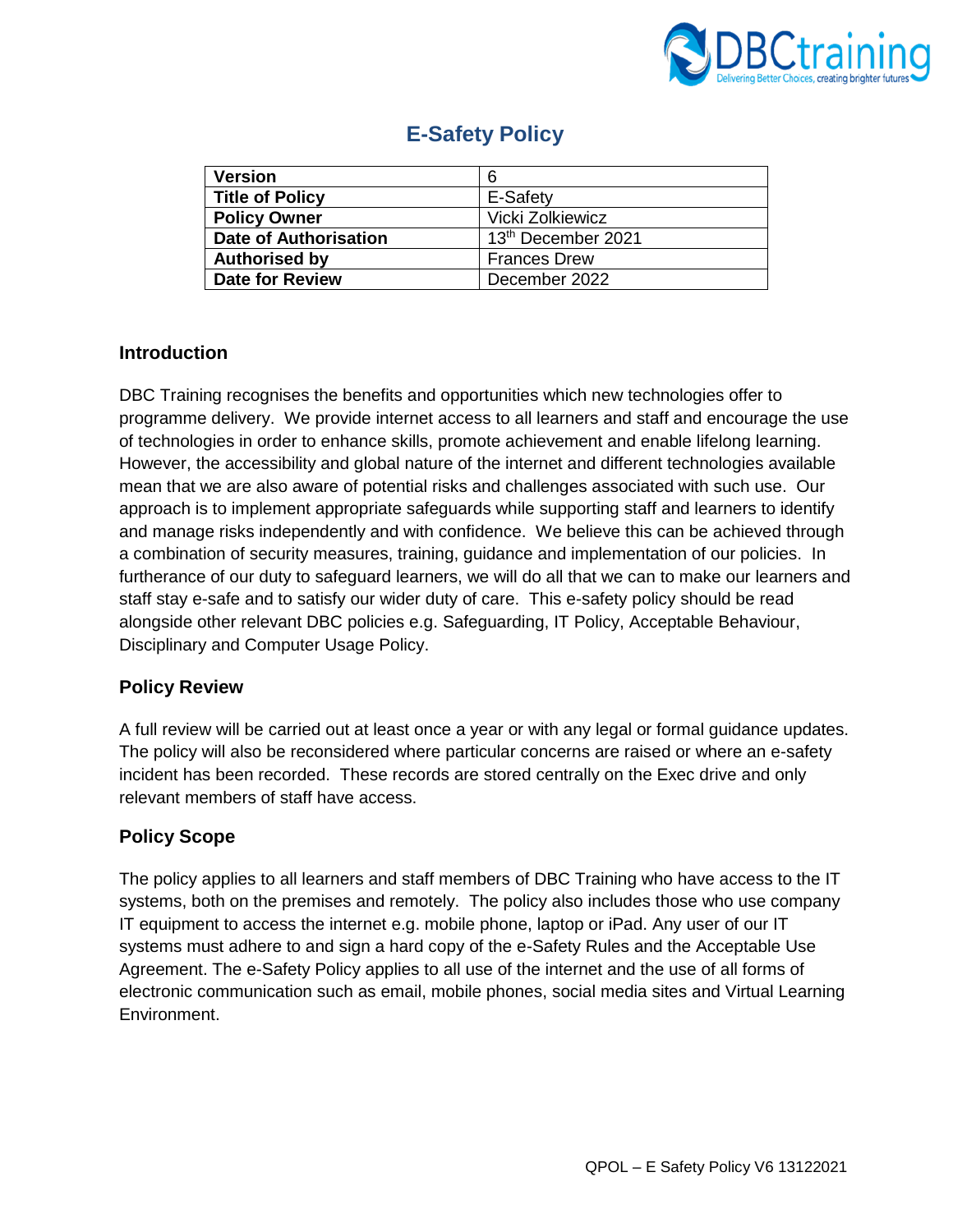

# **Definition of E-Safety**

The term e-safety is defined for the purposes of this policy is the process of limiting the risks to all internet users, especially young people and vulnerable adults. Digital and Mobile Technologies (DMTs) through a combined approach to policies and procedures, infrastructures and education, including training, underpinned by standards and inspection. It is also to protect the IT system itself e.g. to prevent the downloading and attempt to install unsafe or potentially harmful software.

E-safety risks can be summarised under the following three headings:

#### **Content**

- Exposure to age-inappropriate material
- Exposure to inaccurate or misleading information
- Exposure to socially unacceptable material, such as that inciting violence, hate or intolerance
- Exposure to illegal material, such as images of child abuse
- Illegal Downloading of copyrighted materials e.g. music and films

#### **Contact**

- Grooming using communication technologies, potentially leading to sexual assault and/or child prostitution
- Bullying via websites, mobile phones or other forms of communication device

#### **Commerce**

- Exposure of minors to inappropriate commercial advertising
- Exposure to online gambling services
- Commercial and financial scams

#### **Roles and Responsibilities**

There are clear lines of responsibility for e-safety within DBC. The first point of contact should be the Designated Safeguarding Lead (DSL). All staff are responsible for ensuring the safety of learners and should report any concerns immediately to their line manager. All delivery staff are required to include e-safety as part of the induction process and review learner knowledge at reviews. Our DSL sends a weekly Safeguarding update out to all staff which captures the topical issues that have arisen that can be utilised and fed into sessions with learners and shared with employers. Teaching staff are to deliver e-safety sessions to learners and to read through and adhere to the incident reporting procedure as contained in appendix D. When informed about an e-safety incident, staff members must take particular care not to guarantee any measure of confidentiality towards either the individual reporting it, or to those involved.

All learners must know what to do if they have e-safety concerns and who to talk to. They are advised at Induction where the policy can be found. In most cases, this will be the DSL. Where any report of an e-safety incident is made, all parties should know what procedure is triggered and how this will be followed up. Where management considers it appropriate, the DSL may be asked to intervene with appropriate additional support from external agencies.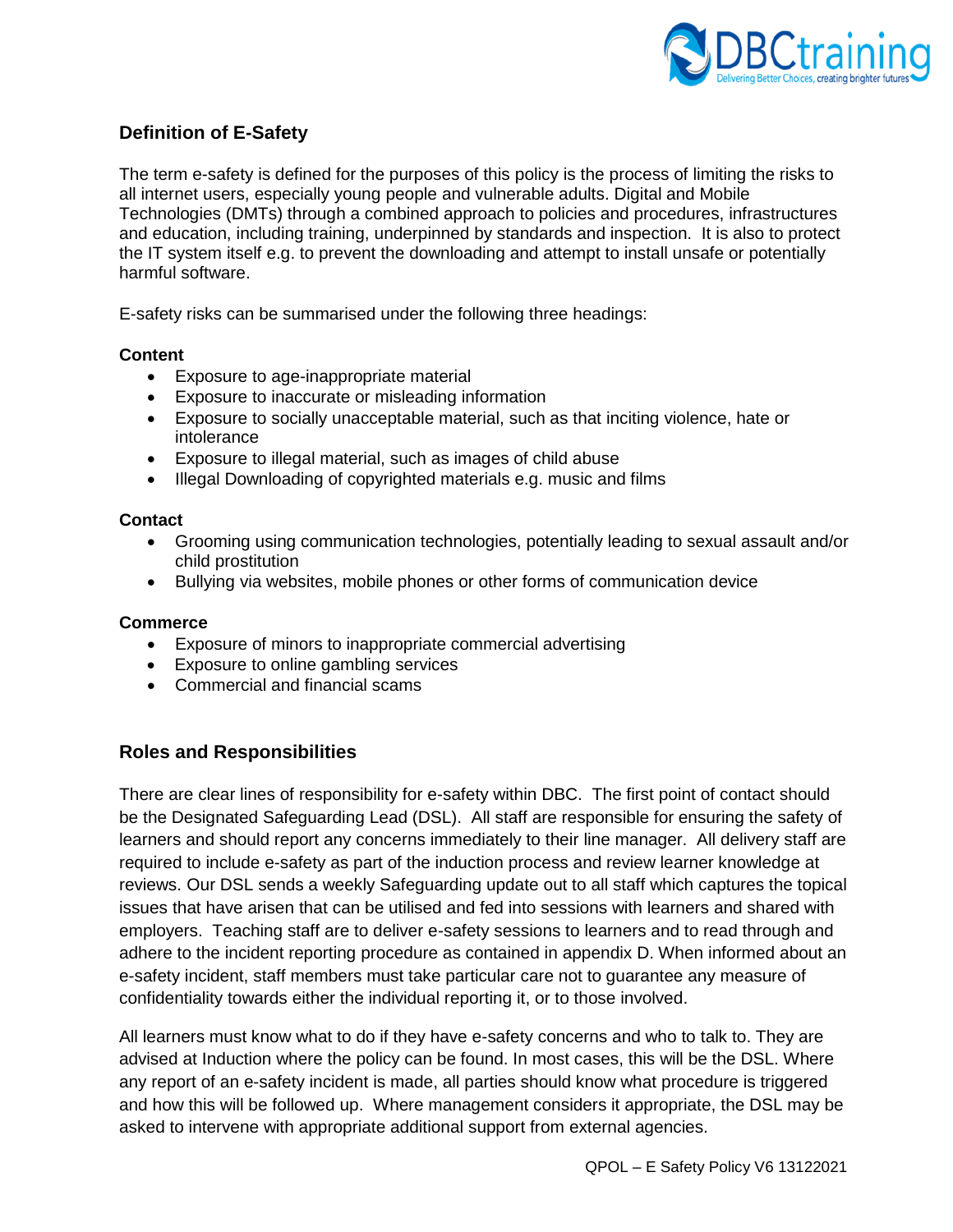

# **Designated Safeguarding Lead (DSL):**

The DSL is responsible for dealing with any e-safety concerns that are raised either through the automated safeguarding system that monitors student machines and in person, in line with the Safeguarding policy and in the handling of such concerns, will liaise with the local authority and other external agencies using effective and appropriate information sharing.

The automated system will flag any unsafe categorised websites of any device connected to the Wi-Fi regardless if this is an internal or external device.

### **Staff:**

All staff are responsible for using DBC's IT systems and mobile devices in accordance with the IT Policy.

All digital communications with learners must be professional at all times and be carried out in line with the IT Policy. Online communication with learners is restricted and only via official company IT System e.g. Company provided e-mail and Microsoft Teams. External platforms such as social media sites are not to be used to communicate with learners with the exception of Linkedin if the contact is strictly in a professional capacity. Any company social media site will have authorised staff to act as moderators and to respond to learners.

This policy will, however, be monitored and kept under review.

All staff should apply relevant DBC policies and understand the incident reporting procedures. All incidents discovered or staff are made aware of must be reported to the DSL and/or line manager without delay. Further information is available at appendix D.

# **Security**

DBC Training will do all that it can to make sure the IT network is safe and secure. All staff machines currently accredited under Cyber Essentials Plus and are monitored via an external IT company SpudIT. Using both site wide firewall based traffic filtering, in additional to managed anti-virus currently on staff machines, is used to achieve web filtering, or category based content filtering, an annual review of security software used to ensure it is fit for purpose. Appropriate security measures will include the use of enhanced filtering and protection of firewalls, servers, routers, work stations etc. to prevent accidental or malicious access of company systems and information. Digital communications, including email and internet postings are routinely monitored in line with the IT policy.

# **Risk Assessment**

In making use of new technologies and external online platforms, all staff must first carry out a risk assessment for e-safety as contained in appendix C. This consists of a series of questions for the requester to answer as well as a section in which they can record any relevant comments or evidence. A risk assessment must also be carried out where a learner is learning off site e.g.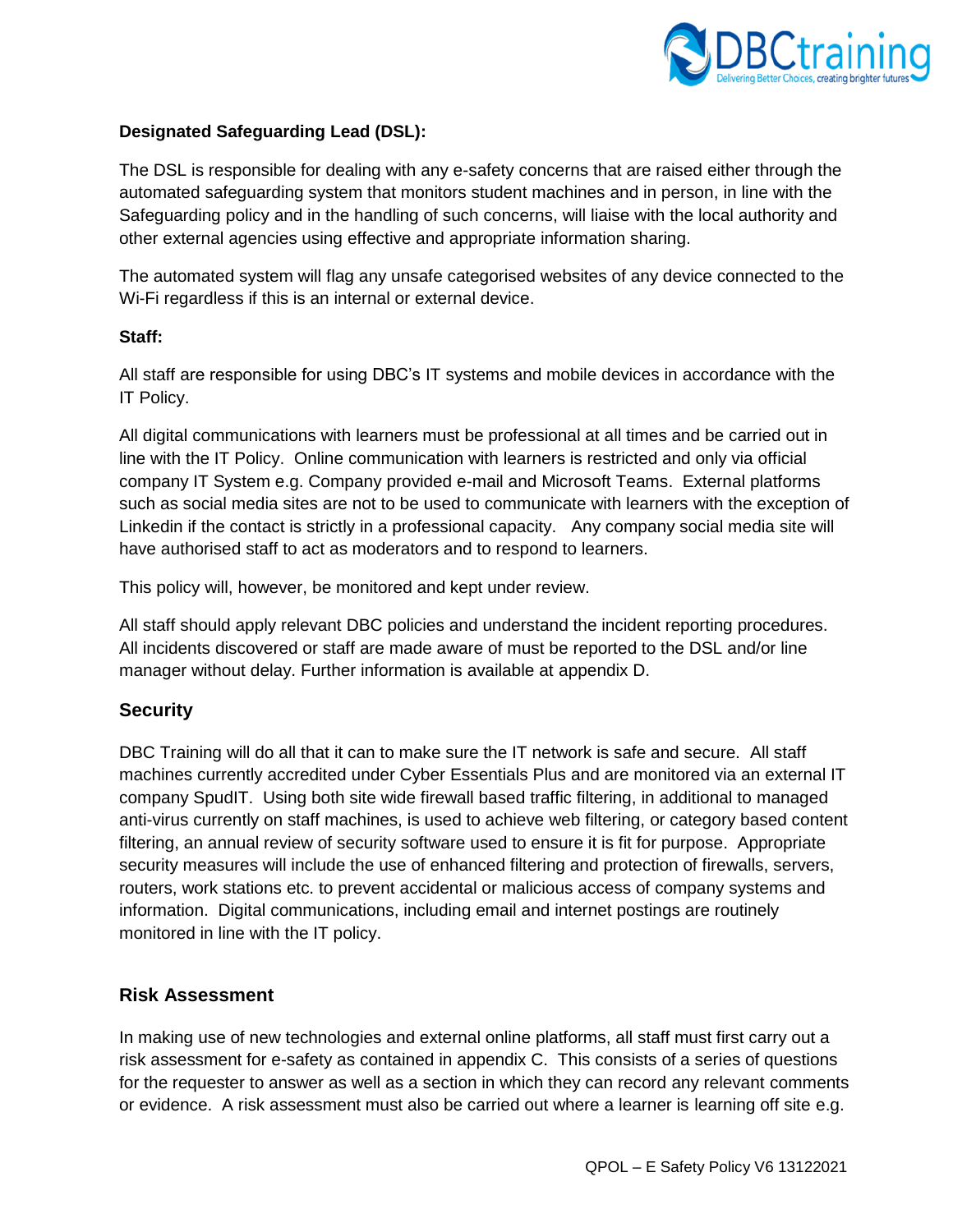

work based learning or on work placement. All forms must be submitted to the Skills & Quality Director for consideration and approval.

### **Behaviour**

DBC Training will not tolerate any abuse of IT systems. Whether offline or online, communications by staff and learners should be courteous and respectful at all times. Any reported incident of bullying or harassment or other unacceptable conduct will be treated seriously and in line with the learner and staff disciplinary procedures.

Where conduct is found to be unacceptable, DBC will deal with the matter internally. Where conduct is considered illegal, DBC will report the matter to the police and other relevant statutory bodies e.g. Prevent Officer. The grid at appendix B makes it clear what sanctions will be applied for specific behaviours.

An acceptable usage policy appears at the time of login for student and staff devices to ensure all are aware.

### **Communications**

DBC Training requires all users (including staff) of IT to adhere to appendix A which states clearly when email, mobile phones, social media sites, games consoles, chatrooms, video conferencing and web cameras may be used during the day.

#### **Use of Images and Video**

The use of images, or photographs, is popular in teaching and learning and is encouraged where there is no breach of copyright or other rights of another person (e.g. images rights or rights associated with personal data). Staff are responsible to ensure there is no copyright infringements prior to the use of images.

All learners will receive training on the risks when taking, downloading and posting images online and making them available to others. There are particular risks where personal images of themselves or others are posted onto social networking sites, for example. Learner's knowledge will be checked as part of the review process to ensure understanding.

Delivery staff will provide information to learners on the appropriate use of images; this includes photographs of learners and staff as well as using third party images. Our aim is to reinforce good practice as well as offer further information for all users on how to keep their personal information safe.

Learner photographs can be copied, downloaded, shared or distributed only with signed parental permission for under 18s and signed permission from learners over 18. This is obtained on during the enrolment process.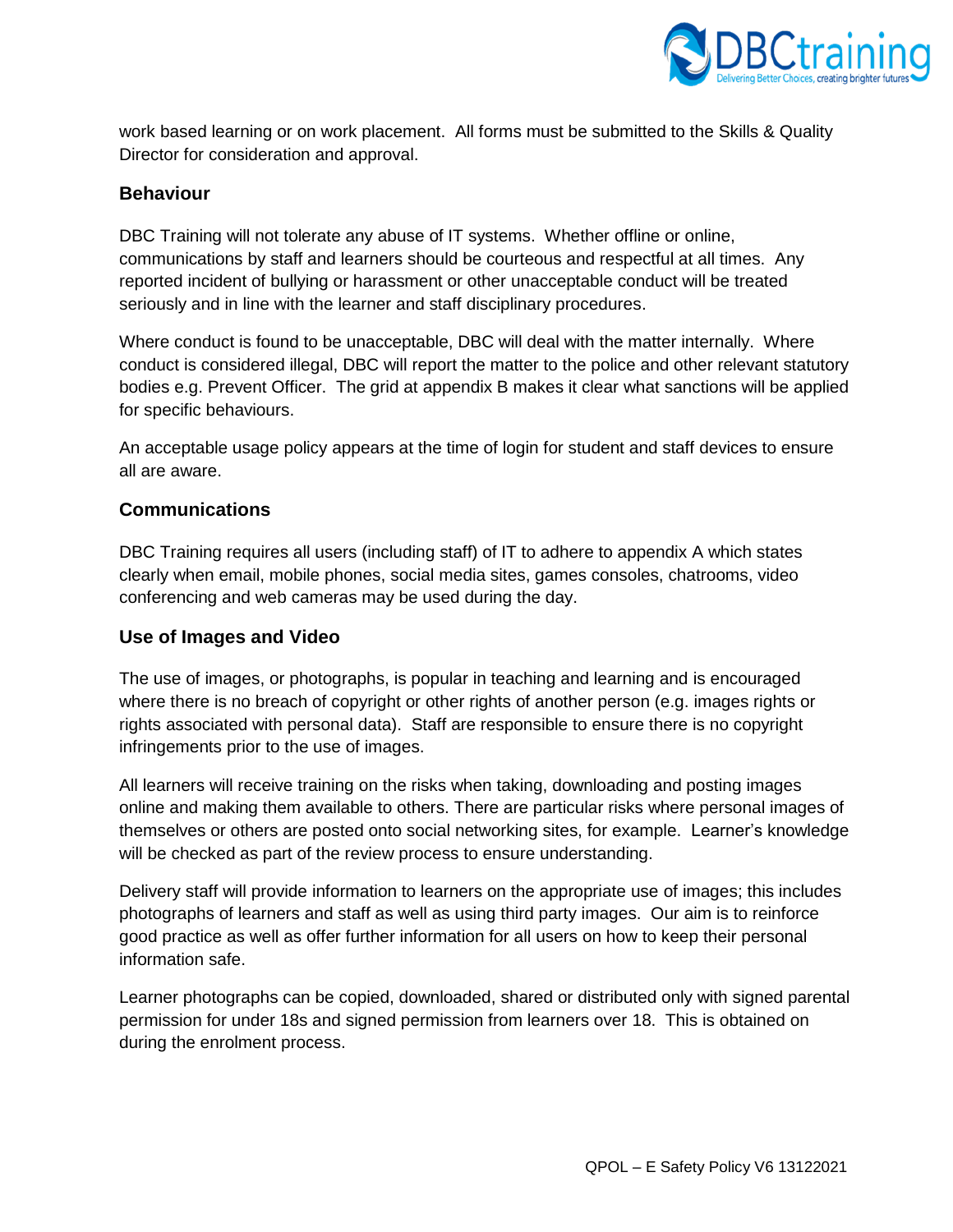

# **Personal Information**

Personal information is information about a particular living person. DBC Training collects and stores personal information for contractual and examining board purposes. The information will include names, dates of birth, email addresses, assessed materials and so on. DBC will keep information safe and secure and will share this information only with funding body, examining board or main contractor as required for the purpose. Most funding organisation require data to be kept securely on a database for up to 10 years, of which consent for this is obtained from the learner at the point of enrolment.

Learner images are only used by the company when a signed consent form is obtained by the learner. The individual learner will consent to their image being used for up to 3 years.

No personal information can be posted to the college website/without the signed consent of learner or parent dependent on age of learner.

Only names and work email addresses of (senior) staff will appear on our website.

Staff must keep learners' personal information safe and secure at all times. When using an online platform, all personal information must be password protected. Any personal information of individuals that has to be transported offsite will be password protected if emailed or the use of secure mail service if posted. Every user of IT facilities is required to log off on completion of any activity, or where they are physically absent from a device for any period.

All company mobile devices such as a laptop etc are require to be encrypted and password protected.

USB Drives are not to be used within the business.

No learner personal information or company data is to be accessed at any time via a personal mobile device.

When offsite all company data should be accessed via the Sharepoint website behind recommended security (2-factor authentication). No company data can be synced locally.

Where the personal data is no longer required, it must be securely deleted in line with the Data Protection and IT policy. All data stored within SharePoint and OneDrive is retained via the backup system based on the length required by the funding or examination body.

#### **Incidents and Response**

Where an e-safety incident is reported to DBC this matter will be dealt with very seriously. DBC Training will act immediately to prevent, as far as reasonably possible, any harm or further harm occurring. If a learner wishes to report an incident, they can do so to their tutor or assessor or the Designated Safeguarding Lead. Where a member of staff wishes to report an incident, they must contact their line manager as soon as possible. Following any incident, DBC will review what has happened and decide on the most appropriate and proportionate course of action. Sanctions may be put in place, external agencies may be involved or the matter may be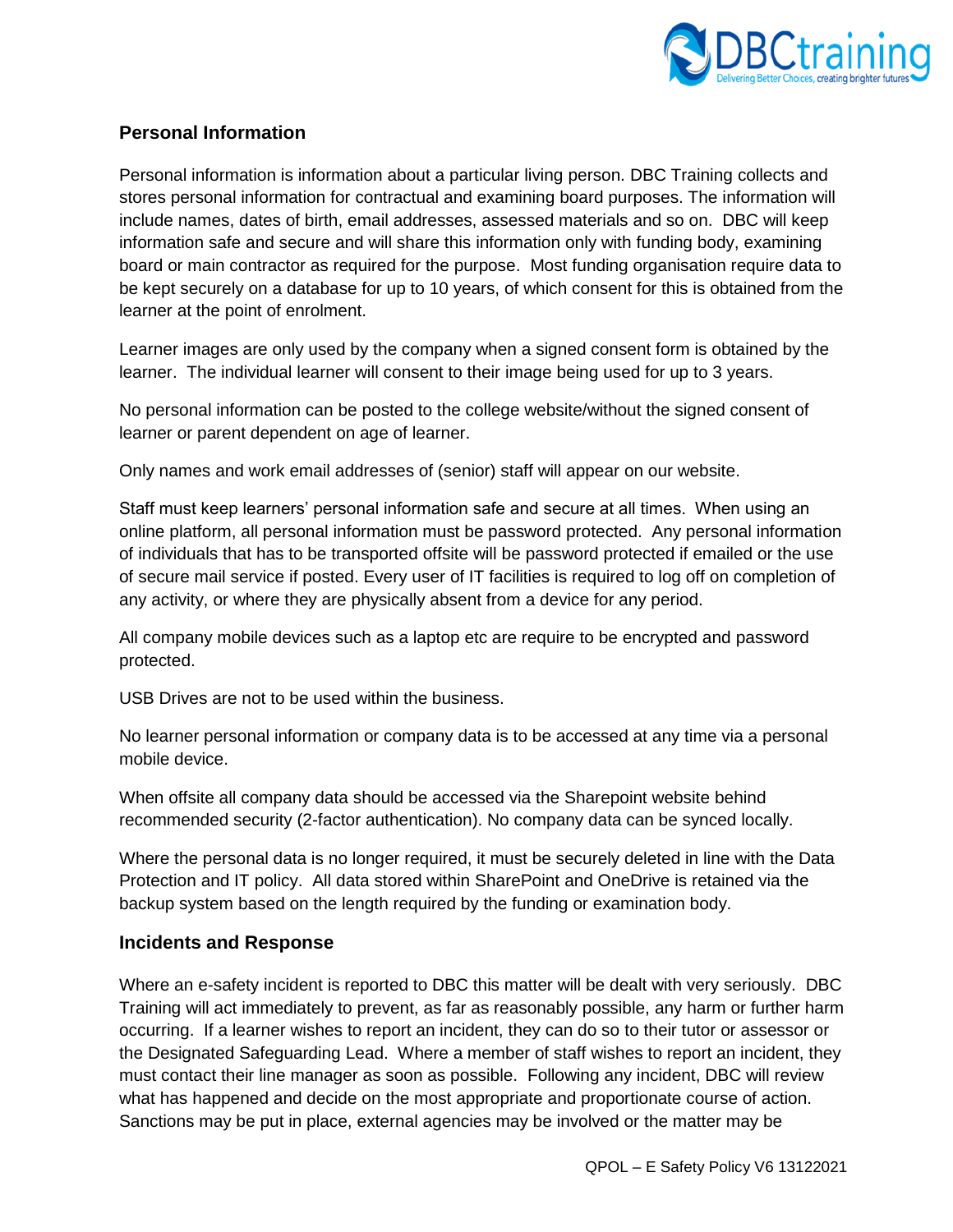

resolved internally depending on the seriousness of the incident. The chart in appendix B lists behaviours and their consequences. Serious incidents will be dealt with by senior management, in consultation with appropriate external agencies.

# **Social Media Guidance**

Staff and learners should be able to enjoy the benefits of social networking whilst understanding the standards of conduct expected by the Centre.

In terms of IT security, There are controls in place to greatly reduce the potential of a vulnerability. These controls include no user has local administration rights, Anti-virus is installed and also manages any website categorisation to block unsafe sites, and general user training.

# **General advice**

- Staff and learners should apply the same standards of conduct online as they are expected to apply offline.
- Staff should be familiar with privacy settings of social networking platforms and should ensure that these are appropriate for both content and intended audience.
- Social networking platforms are in the public domain and it is not always possible to be sure what is being viewed, shared or archived, even if material is posted on a closed profile or group. There can be no reasonable expectation that posts will remain private and will not be passed on to other people, intentionally or otherwise. Material published online may have the potential to be available publicly, indefinitely.
- Learners and staff are responsible for their words and actions in an online environment and are therefore advised to consider their use of language and phrasing, and whether any comment, photograph or video they are about to post on a social networking site is something they would want fellow learners, colleagues and other employees, their manager or people outside the company to see.
- Inappropriate behaviour via social media may constitute harassment and bullying and can be reported to the Designated Safeguarding Officer.
- DBC Training recognises that members of staff may occasionally wish to use social media for personal use at their place of work, by means of the company's computers, networks and other IT resources and communications systems. Such incidental and occasional use of these systems is permitted, provided that: it is not excessive, does not disrupt, distract or is intrusive to the conduct of business and/or work colleagues (for example, due to volume, frequency or cost), such communications do not bring the company into disrepute. Please refer to the Code of Conduct for more information.
- Staff should not post messages, status updates or links to material or content which is deemed to be inappropriate. Content includes: pornography, racial or religious slurs, gender-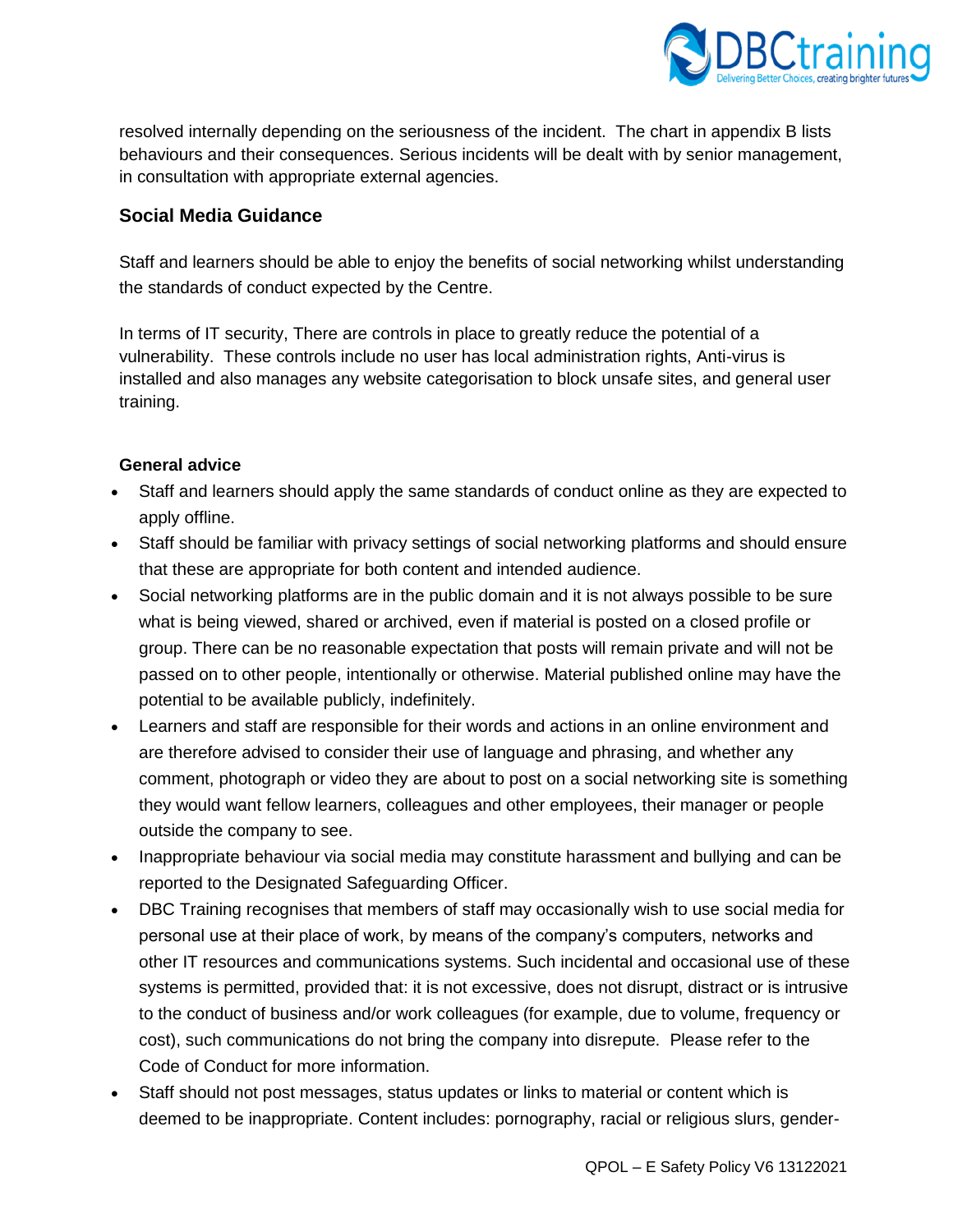

specific comments, information encouraging criminal skills or terrorism or materials relating to cults, gambling or illegal drugs. Inappropriate content or material also covers any text, images or other media that would reasonably offend someone on the basis of race, age, sex, religion or belief, disability, sexual orientation, gender reassignment, marriage or civil partnership, pregnancy and maternity or any other characteristic protected by law.

- Staff have the right to freedom of thought, opinion and expression and can use social media as a means of communicating these. However, staff should be aware that when posting on social media or forwarding/publishing other's opinions or articles for academic debate (eg retweeting) then the same requirements on not posting or linking to inappropriate content still apply.
- Staff or learners should not engage in illegal activity through social media or engage in any activity that promotes terrorism. The very fact of possessing or disseminating terrorist material may be sufficient to warrant an investigation by the police and a member of staff or learner would be put in the position of having to advance a credible defence. More information can be found in our Safeguarding and Prevent policy.
- When disagreeing with others' opinions, remain appropriate and polite. If you find yourself in a situation online that looks as if it may be becoming antagonistic, do not get overly defensive and do not disengage from the conversation abruptly; ask the Designated Safeguarding Officer or Skills & Quality Director for advice and/or disengage from the dialogue in a polite manner that reflects well on the business.
- If you want to write about competitor institutions, make sure you behave diplomatically, have the facts straight and that you have the appropriate permissions for DBC Training Board.
- Never comment on anything related to legal matters, litigation or any parties the business may be in dispute with.
- Apologise quickly and honestly for any mistakes you make and learn from them for future social media activity.
- If you are concerned that there has been a misuse of social media by another colleague or learner, then you can report this to the Designated Safeguarding Officer or the Skills & Quality Director.
- Be smart about protecting yourself, your privacy, and DBC Training's confidential information. What you publish is widely accessible and will be around for a long time, so consider the content carefully.
- Watch out for phishing attempts, where scammers may attempt to use deception to obtain information relating to you or the business.
- Avoid clicking links in posts, updates and direct messages that look suspicious. In particular, you should look out for URL's contained in generic or vague-sounding direct messages.
- Use a strong password, use different passwords for different applications, never share your password, and log out when you have finished actively using a system. All staff devices currently hace 2-factor authentication enabled to increase security.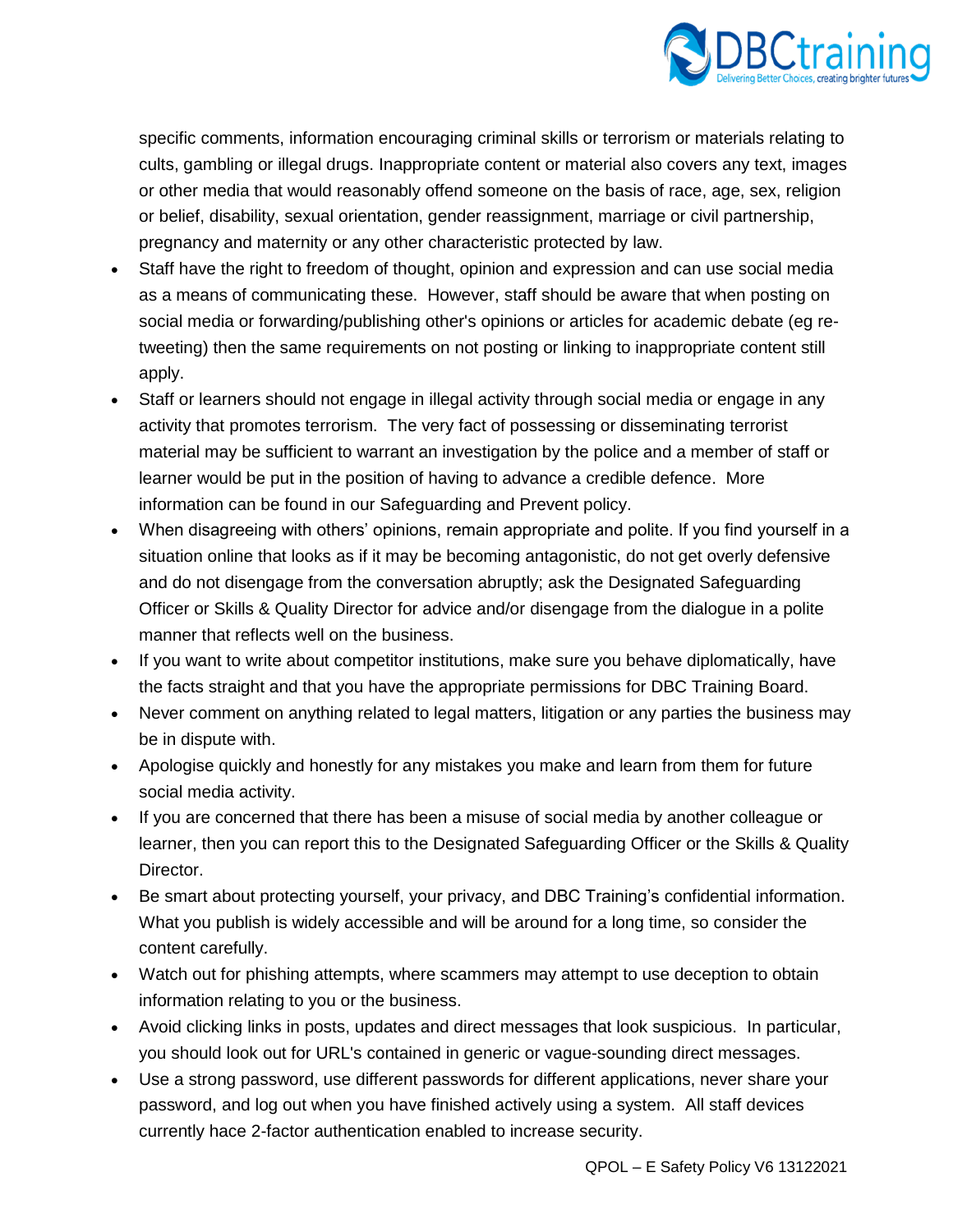

- Be careful about what you share. Don't reveal sensitive personal information ie: home address, financial information, phone number. The more you post the easier it is to have your identity stolen.
- Be selective with friend requests. If you don't know the person, don't accept their request. It could be a fake account.
- Do a search on yourself; you may be surprised. If you feel you have too much information out there, you can always restrict your online profile.

### **Legislation**

The legal framework for the role of DBC Training is as follows:

[Computer Misuse Act 1990:](https://www.legislation.gov.uk/ukpga/1990/18/contents) UK law that protects personal data held by organisations from unauthorised access to computer systems and modification of files without consent. [Data Protection Act 1998:](https://www.legislation.gov.uk/ukpga/1998/29/contents) Makes provision for the regulation of the processing of information relating to individuals, including the obtaining, holding, use or disclosure of such information.

[Malicious Communications Act 1988:](https://www.legislation.gov.uk/ukpga/1988/27/section/1) A British Act of Parliament that makes it illegal in England and Wales to "send or deliver letters or other articles for the purpose of causing distress or anxiety". It also applies to electronic communications.

[Counter-Terrorism and Security Act 2015:](https://www.legislation.gov.uk/ukpga/2015/6/contents/enacted) A duty on specified authorities to include the further and higher education sectors to have due regard to the need to prevent people from being drawn into terrorism. This is also known as the Prevent duty.

[The Education Act 2002 -](https://www.legislation.gov.uk/ukpga/2002/32/section/175) Section 157 & 175: Requires local authorities and governing bodies of further education institutions to make arrangements to ensure that their functions are carried out with a view to safeguarding and promoting the welfare of children, young people, and adults at risk. In addition, they should have regard to any guidance issued by the Secretary of State in considering what arrangements they may need to make

[Working together to Safeguard Children 2018:](https://www.gov.uk/government/publications/working-together-to-safeguard-children--2) This guidance sets out what organisations and agencies who work with children must and should do to safeguard and promote the welfare of all children and young people under the age of 18, including identifying and responding to their needs

#### **Breach of Legislation or Policy**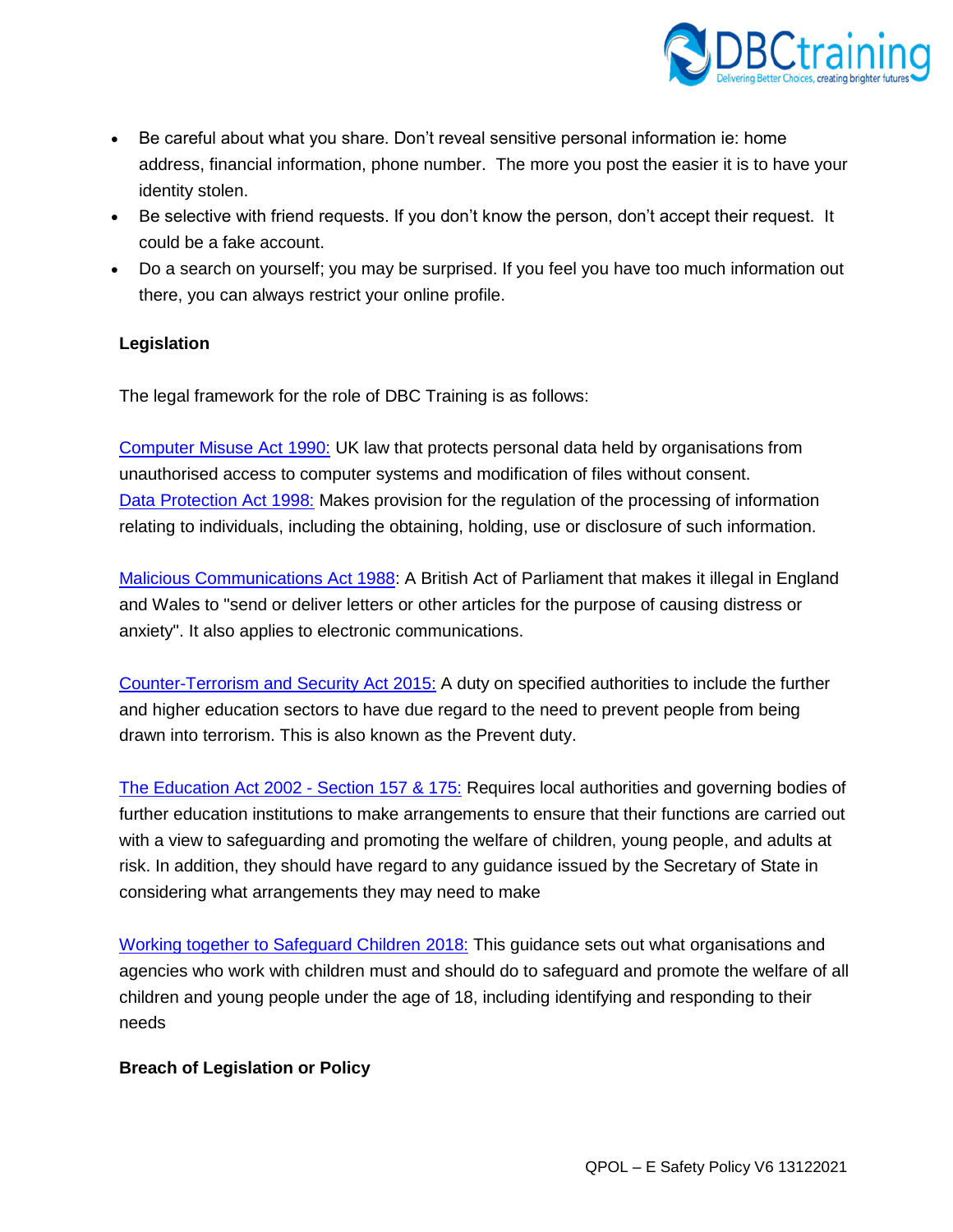

Any suspected breach of this policy may result in DBC Training taking disciplinary action. Serious offences may lead to dismissal and/or possibly prosecution depending on the seriousness and nature of breach

| Communication                                                                               | Staff and other adults    |                             |                              |                    | <b>Learners</b>    |                             |                                  |                    |
|---------------------------------------------------------------------------------------------|---------------------------|-----------------------------|------------------------------|--------------------|--------------------|-----------------------------|----------------------------------|--------------------|
| Technologies                                                                                | Allowed                   | Allowed at certain<br>times | Allowed for<br>certain staff | Not allowed        | Allowed            | Allowed at certain<br>times | Allowed with staff<br>permission | Not allowed        |
| Mobile/smart phone may be<br>bought in centre                                               | $\boldsymbol{\mathsf{x}}$ |                             |                              |                    | $\pmb{\mathsf{x}}$ |                             |                                  |                    |
| Use of mobile/smart phones<br>in social time                                                |                           | $\pmb{\mathsf{x}}$          |                              |                    |                    | $\pmb{\mathsf{x}}$          |                                  |                    |
| Taking photos on a DBC<br>Training issued mobile/smart<br>phones or other camera<br>devices | $\pmb{\chi}$              |                             |                              |                    | $\pmb{\times}$     |                             |                                  |                    |
| Use of personal email<br>addresses in centre                                                |                           |                             |                              | X                  |                    |                             | X                                |                    |
| Use of company email for<br>personal emails                                                 |                           |                             |                              | $\pmb{\mathsf{x}}$ |                    |                             |                                  | $\pmb{\mathsf{x}}$ |
| Use of chat rooms/facilities                                                                |                           |                             |                              | $\pmb{\chi}$       |                    |                             |                                  | $\pmb{\mathsf{x}}$ |
| Use of personal instant<br>messaging                                                        |                           |                             |                              | $\pmb{\mathsf{x}}$ |                    |                             |                                  | $\pmb{\mathsf{x}}$ |
| Use of social networking<br>sites                                                           |                           |                             | $\pmb{\times}$               |                    |                    |                             | $\pmb{\mathsf{x}}$               |                    |
| Use of blogs                                                                                |                           | $\pmb{\mathsf{x}}$          |                              |                    |                    |                             | $\pmb{\mathsf{x}}$               |                    |

**Sanctions Appendix A**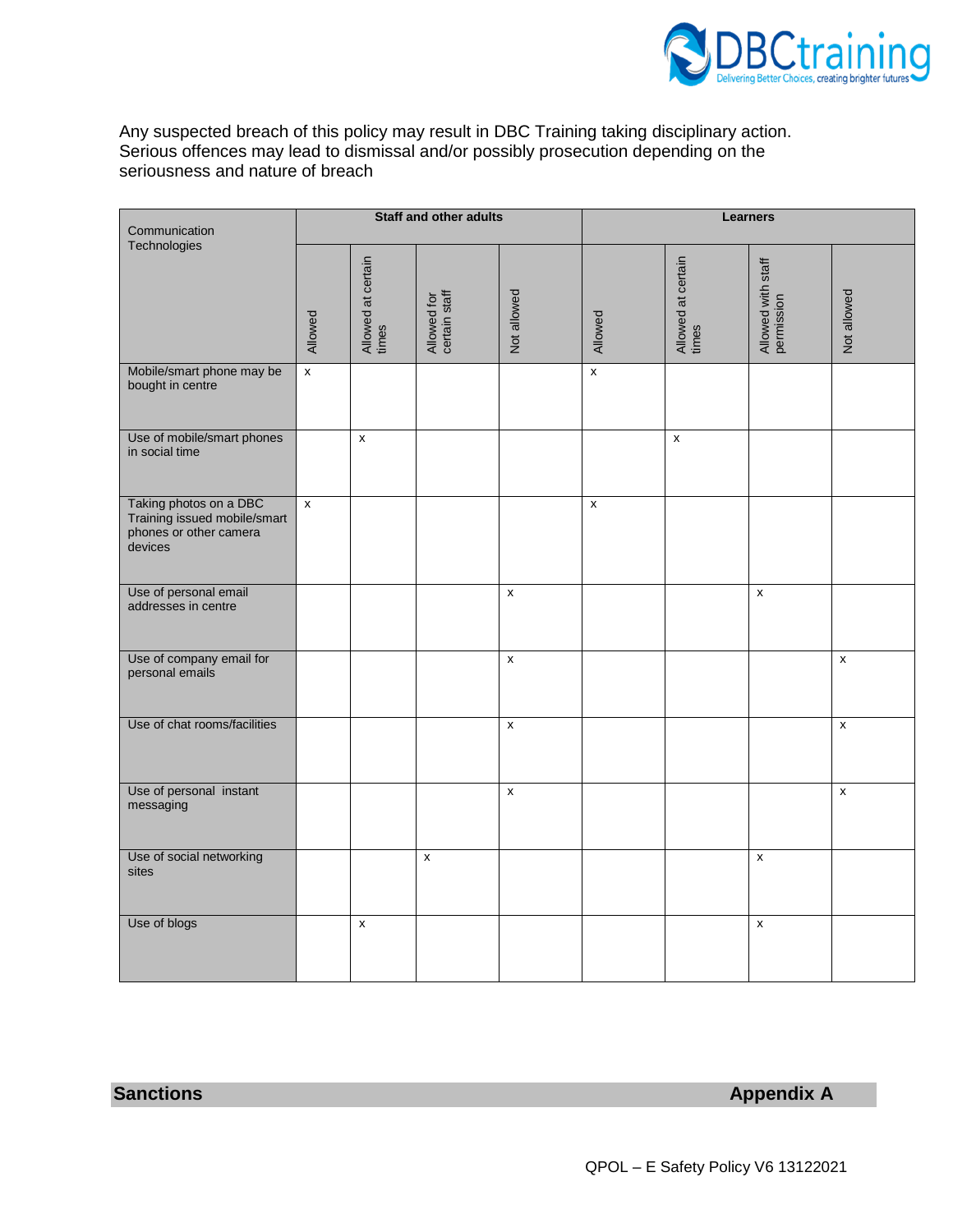

**Sanctions Appendix B** 

It is intended that incidents of misuse will be dealt with through disciplinary procedures as outlined by the grid below:

| <b>Learners</b>                                                                                                                       | <b>Actions/Sanctions</b> |                                    |                    |                    |                                                  |                     |                           |                                 |                          |
|---------------------------------------------------------------------------------------------------------------------------------------|--------------------------|------------------------------------|--------------------|--------------------|--------------------------------------------------|---------------------|---------------------------|---------------------------------|--------------------------|
|                                                                                                                                       | Refer to trainer         | Operations<br>Director<br>Refer to | Refer to MD        | Refer to Police    | Refer to IT support<br>for increased<br>security | Inform parent/carer | Remove internet<br>access | Written warning<br>with actions | suspension<br>Exclusion/ |
| Accessing material<br>that could be<br>considered illegal                                                                             |                          | X                                  | $\pmb{\mathsf{x}}$ | $\pmb{\mathsf{x}}$ | $\pmb{\mathsf{x}}$                               | x                   | $\pmb{\mathsf{x}}$        |                                 | $\pmb{\mathsf{x}}$       |
| Unauthorised use of<br>non-educational<br>sites during<br>sessions                                                                    | $\mathsf{x}$             | $\mathsf{x}$                       |                    |                    |                                                  | x                   | $\mathsf{x}$              | $\pmb{\mathsf{x}}$              |                          |
| Unauthorised use of<br>mobile phone/ digital<br>camera/other mobile<br>device                                                         | $\mathsf{x}$             | $\mathsf{x}$                       |                    |                    |                                                  |                     |                           | $\mathsf{x}$                    |                          |
| Unauthorised use of<br>social networking,<br>instant messaging,<br>personal email                                                     | $\pmb{\mathsf{x}}$       | $\pmb{\times}$                     |                    |                    |                                                  | X                   | $\pmb{\mathsf{x}}$        | $\pmb{\times}$                  |                          |
| Unauthorised<br>downloading or<br>uploading of files                                                                                  | $\mathsf{x}$             | X                                  |                    |                    |                                                  | x                   | $\mathsf{x}$              | $\pmb{\times}$                  |                          |
| Corrupting or<br>destroying data of<br>other users                                                                                    | $\pmb{\mathsf{x}}$       | $\mathsf{x}$                       |                    |                    |                                                  | x                   | $\mathsf{x}$              | $\mathsf{x}$                    |                          |
| Sending an email,<br>instant message or<br>text that is regarded<br>as offensive, inciting<br>terrorism,<br>harassment or<br>bullying | x                        | x                                  |                    |                    |                                                  | x                   | $\pmb{\mathsf{x}}$        | $\pmb{\times}$                  | x                        |
| Continued<br>infringement of<br>above following<br>previous warnings or<br>sanctions                                                  | X                        | X                                  |                    |                    | X                                                | x                   | X                         | $\mathsf{x}$                    | X                        |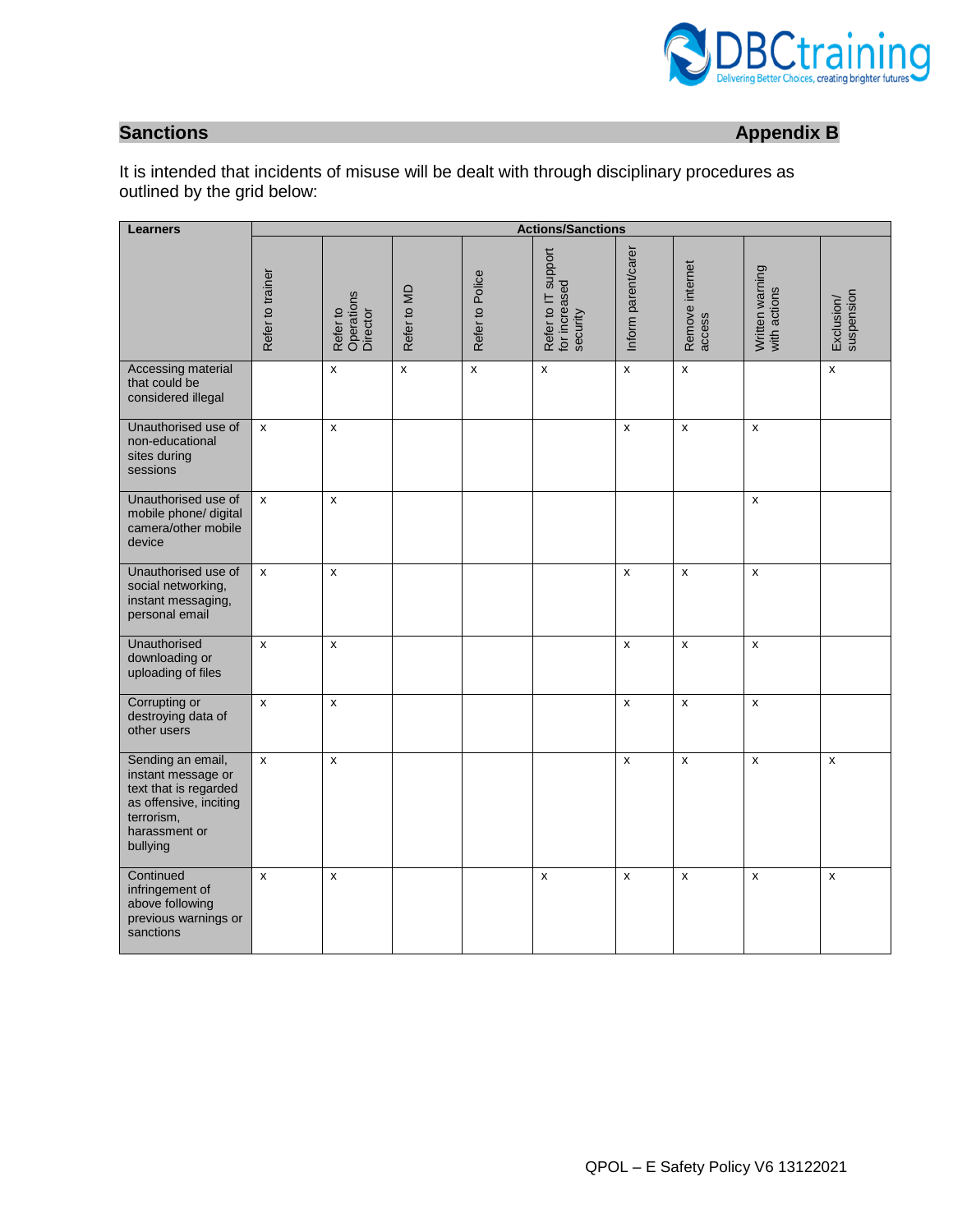

| <b>Staff/Volunteer</b>                                                                                 | <b>Actions/Sanctions</b> |                                    |                    |                    |                                                  |                                |                                  |                                             |
|--------------------------------------------------------------------------------------------------------|--------------------------|------------------------------------|--------------------|--------------------|--------------------------------------------------|--------------------------------|----------------------------------|---------------------------------------------|
|                                                                                                        | Refer to Line<br>Manager | Refer to<br>Operations<br>Director | Refer to MD        | Refer to Police    | Refer to IT support<br>for increased<br>security | Disciplinary action<br>Warning | Suspension whilst<br>investigate | Disciplinary action<br>potential to dismiss |
| Actions which could<br>bring company into<br>disrepute                                                 | x                        | $\pmb{\times}$                     | $\pmb{\mathsf{x}}$ |                    | $\pmb{\times}$                                   | $\pmb{\mathsf{x}}$             | $\pmb{\mathsf{x}}$               | $\pmb{\mathsf{x}}$                          |
| Accidently accessing<br>offensive or<br>pornographic material<br>and failing to report<br>the incident | x                        | X                                  |                    |                    |                                                  | x                              | $\pmb{\mathsf{x}}$               |                                             |
| Deliberately accessing<br>or trying to access<br>offensive or<br>pornographic material                 | x                        | $\pmb{\times}$                     |                    | $\pmb{\mathsf{x}}$ | x                                                | x                              | $\pmb{\mathsf{x}}$               | X                                           |
| Receipt or<br>transmission of<br>material that infringes<br>copyright or Data<br><b>Protection Act</b> | x                        | X                                  |                    |                    | X                                                | x                              | $\pmb{\mathsf{x}}$               | X                                           |
| Excessive or<br>inappropriate personal<br>use of internet                                              | x                        |                                    |                    |                    |                                                  | x                              |                                  |                                             |
| Unauthorised<br>downloading or<br>uploading of files                                                   |                          |                                    |                    |                    |                                                  | x                              |                                  |                                             |
| Careless use of<br>personal data<br>transferring data in an<br>insecure manner                         | x                        | X                                  |                    |                    |                                                  | x                              |                                  |                                             |
| Deliberate actions to<br>breach data protection                                                        | X                        | X                                  |                    |                    |                                                  | X                              |                                  |                                             |
| Corrupting or<br>destroying data of<br>others or deliberate<br>damage to hardware<br>of software       | X                        | X                                  |                    |                    | X                                                | X                              | X                                | x                                           |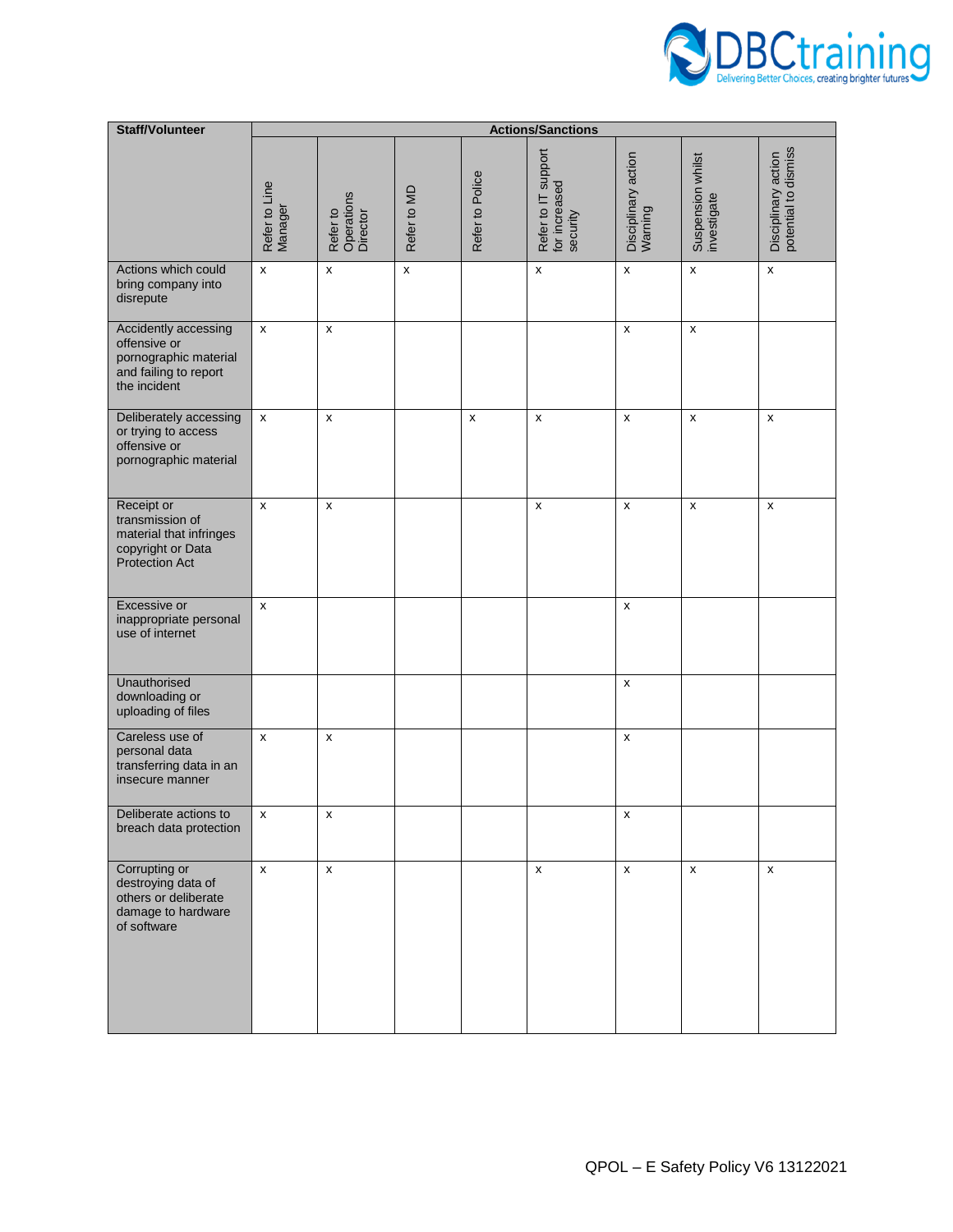

| <b>Staff/Volunteer</b>                                                                                                                                                                                       | <b>Actions/Sanctions</b> |                                    |             |                    |                                                  |                                |                                  |                                                     |
|--------------------------------------------------------------------------------------------------------------------------------------------------------------------------------------------------------------|--------------------------|------------------------------------|-------------|--------------------|--------------------------------------------------|--------------------------------|----------------------------------|-----------------------------------------------------|
|                                                                                                                                                                                                              | Refer to Line<br>Manager | Operations<br>Director<br>Refer to | Refer to MD | Refer to Police    | Refer to IT support<br>for increased<br>security | Disciplinary action<br>Warning | Suspension whilst<br>investigate | Disciplinary action<br>with potential to<br>dismiss |
| Sending an email, text<br>or instant message<br>during work hours and<br>or using company<br>equipment to send<br>message that is<br>regarded as offensive,<br>inciting terrorism,<br>harassment or bullying | $\pmb{\mathsf{x}}$       | X                                  |             | $\pmb{\mathsf{x}}$ |                                                  | $\pmb{\chi}$                   | x                                | $\pmb{\chi}$                                        |
| Using social media or<br>personal email to<br>communicate with a<br>learner                                                                                                                                  | $\pmb{\times}$           | X                                  |             |                    |                                                  |                                |                                  |                                                     |
| Using work email to<br>communicate with<br>learner on non-<br>learning related<br>matters and without<br>permission of MD                                                                                    | $\mathsf{x}$             | X                                  |             |                    |                                                  |                                |                                  |                                                     |
| Continued<br>infringements of the<br>above following<br>previous warnings or<br>sanctions                                                                                                                    | X                        | $\boldsymbol{\mathsf{x}}$          |             |                    |                                                  |                                |                                  | X                                                   |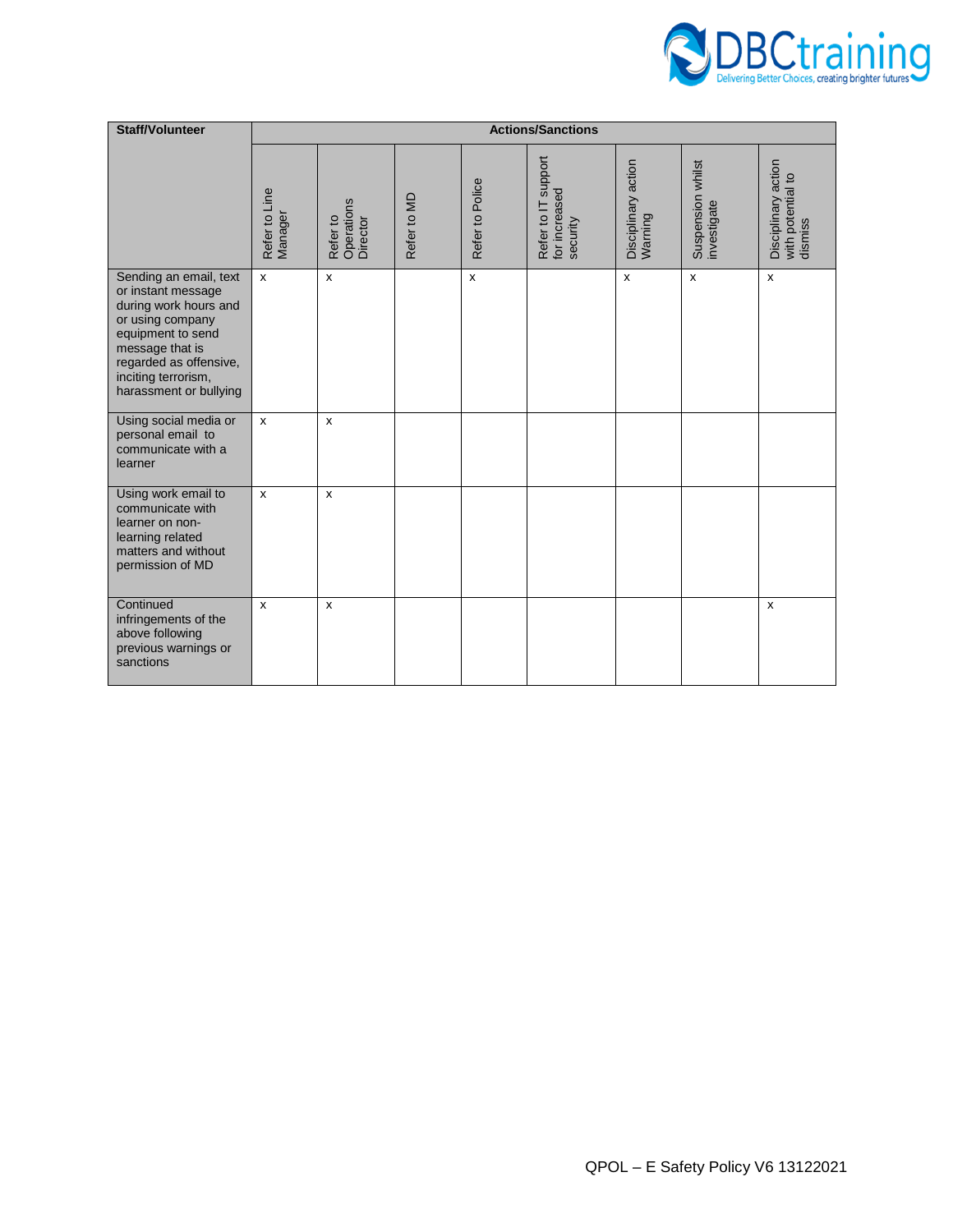

#### **E- Assessment Risk Assessment Appendix C**

*Could the introduction of apps or additional technology …*

☐**... harm the reputation of my institution, or any partner organisation?** *Where there are grounds for judging particular sensitivity or risk, it is important to ensure that there is appropriate consultation before the adoption of the technology. For certainty, it may be beneficial to seek the approval of relevant senior management beforehand.* 

☐**... breach the technology's terms and conditions?** *Breach of the terms and conditions of the site will give rise to some level of legal liability, will introduce uncertainty as to whether the use of the tool or site could be withdrawn with disruption to the learners' learning, and may prevent dissemination of what would otherwise be a good example of teaching and learning innovation.* 

☐**... put me in a difficult situation if the externally-hosted technology is withdrawn during term?** *Learners may have an action against the institution if their learning is disrupted through the negligence of the institution or its agents, or in breach of a contract. A judgment may need to be made as to the durability of each particular technology. [Intellectual Property Law]* 

☐**... lead to any dispute over the ownership of what is going to be created using the technology?** *Particularly in the case of collaboration, or the creation of resources for re-use or with a potential commercial value, it is important to make clear who is to own intellectual property. Particular care will be need where the tutor requires learners to 'hand over' their intellectual property rights to the institution – this may be invalid in law. Copyright in materials created by staff in the course of their employment will belong to the institution, unless there is an agreement otherwise.* 

☐**... involve me putting copyright material online without permission or statutory exception?** *The member of staff may be liable for copyright infringement, and the institution*  liable for the acts of its employee. It may also mean that innovative activity needs to be *withdrawn or hidden due to copyright infringement, whereas it could otherwise be hailed as an example of good practice.* 

☐**... incite learners to put copyright material online without permission or statutory exception?** *At the very least this will be bad practice and a bad example to set, and it's possible that there might be institutional liability where learners are acting under the direction or instruction of DBC Training.* 

☐**... involve the copying of designs, a database or other intellectual property protected resources?** *It's not just copyright and patents. Designs may be subject to intellectual property rights, as might databases. Also, remember that there may be a number of rights involved – a CD involves copyright in the disc's cover, copyright in the musical composition and the lyrics, performance rights, and rights in the recording. These all need to be cleared where relevant, and may not be held by one person or body.*

☐**... lead to details of a potentially patentable invention being made known to the public?**  *This could be a very dangerous situation, as a patent will not be granted if details are made public prior to the patent application. A slip in releasing details on a discussion list could prevent*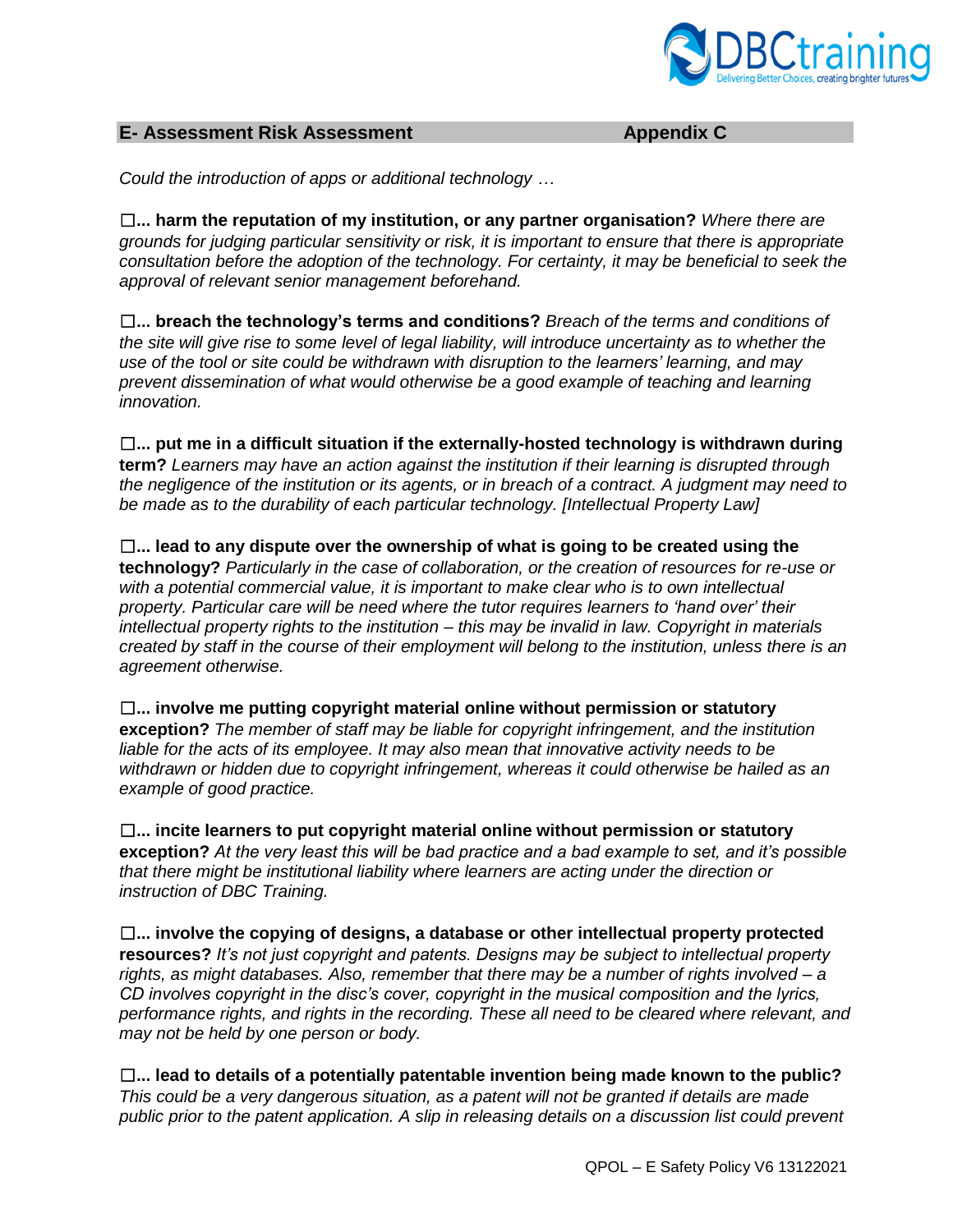

*your institution or a partner body getting a valuable patent, and that could mean a big loss or damages. [Data Protection Law]* 

☐**... mean that personal information is accessible by unauthorised persons?** *The Data Protection Act 2018 requires your institution to take care of personal information. This could be your learners' personal data, or perhaps research data about other people. In either case, there is a duty only to process or release the data in compliance with the act, and to keep it secure otherwise. Ensure that you treat the personal data with respect, and consider whether the information could be made anonymous instead.* 

☐**… require students to sign up to an externally-hosted technology?** *If you let learners know about an IT tool that might assist them, they will have the choice as to whether they submit personal information to that site. However, where you require them to use a technology as part of their course, it may be difficult to say that they have given 'consent' where they'd have to drop out of the course otherwise.* 

☐**... involve the holding of external information where public release would be an issues?**  *By virtue of freedom of information legislation, institutions must release information held by them upon request, unless non-release is justified by a narrowly-interpreted exception under the*  legislation. This includes other people's information that you hold, so be careful when sensitive *information might be received from third parties, and you don't want to lose their trust. [Liability Issues]* 

☐**… be used as a tool for bullying, harassment, or defamation?** *Where the institution is negligent in allowing IT facilities to be used inappropriately, it may be liable for harm to the victim. It is important therefore to set out limits as to permissible behaviour, and to provide moderation and a means for users to complain.* 

☐**... leave uncertainty as to what should be done in the case of a complaint being made?**  *Where the use of IT technology involves setting up a means for communication, you should ensure that there is a clear mechanism for dealing with complaints, and know what needs to be done if it used.* 

☐**... allow the posting, storage, or dissemination of inappropriate and possibly illegal content?** *Where there is the capacity for mischief, you should ensure that you set out what behaviour is acceptable, consider moderation of content, and consider what steps would be reasonable to prevent misuse.*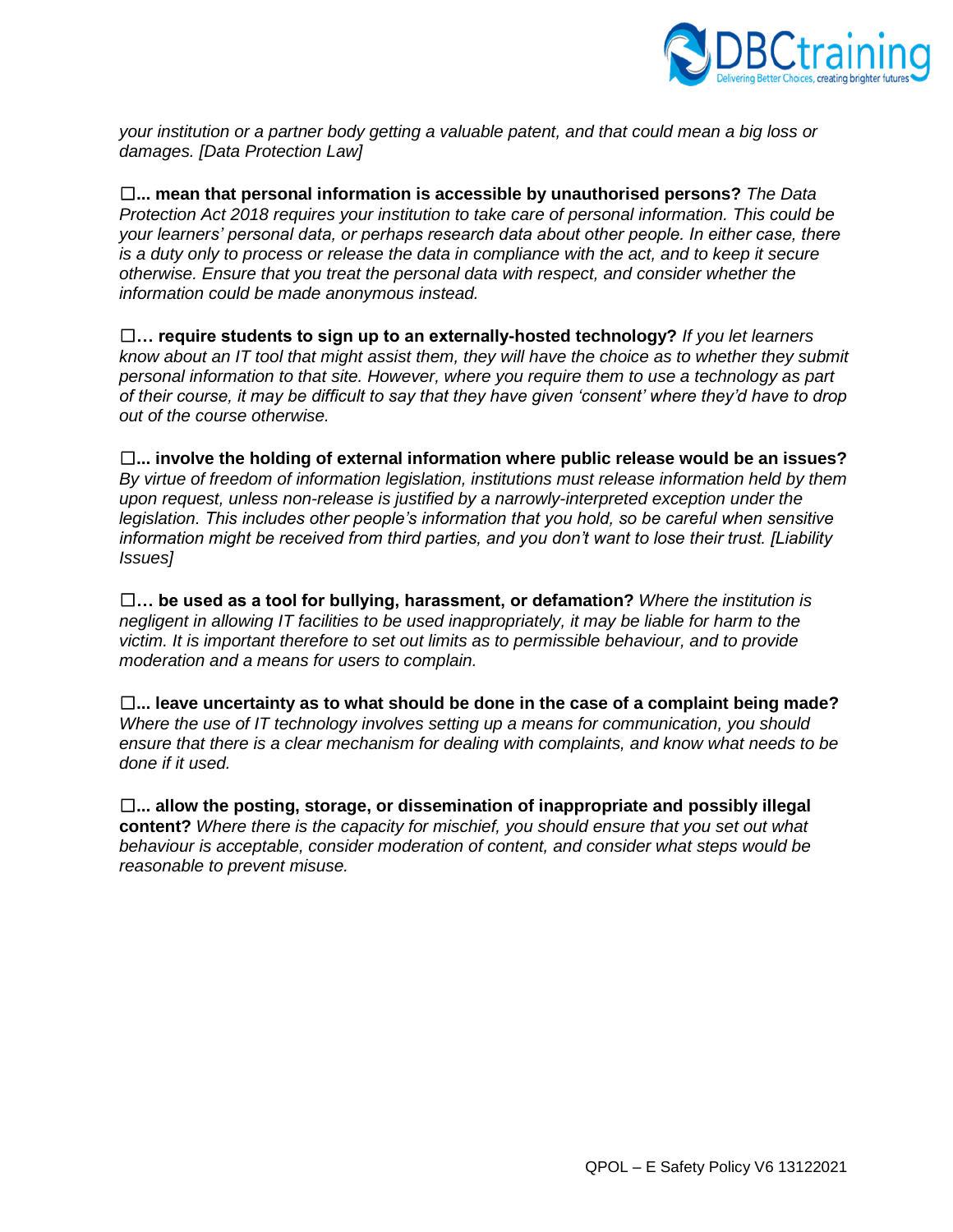

#### ☐**... prevent the taking down of illegal or inappropriate content under the institution's**

**name?** *Where an IT tool is hosted externally, you may wish to consider whether you have sufficient control over the content should inappropriate use arise, linked with your institution's name. [Accessibility Law]* 

☐**... place learners with disabilities at a disadvantage?** *The Disability Discrimination Act 1995 (as amended) places a duty on institutions to be proactive in meeting the needs of users with disabilities. Ensure that any technologies adapted can meet the needs of all users.* 

#### ☐**... prevent me from making reasonable adjustments to accommodate particular needs?**

*The law requires institutions to make reasonable adjustments to accommodate the needs of users with disabilities. It is best to consider in advance what adaptations could be made to an IT technology to be adopted in order to ensure compliance, and to ensure accessible learning for all*